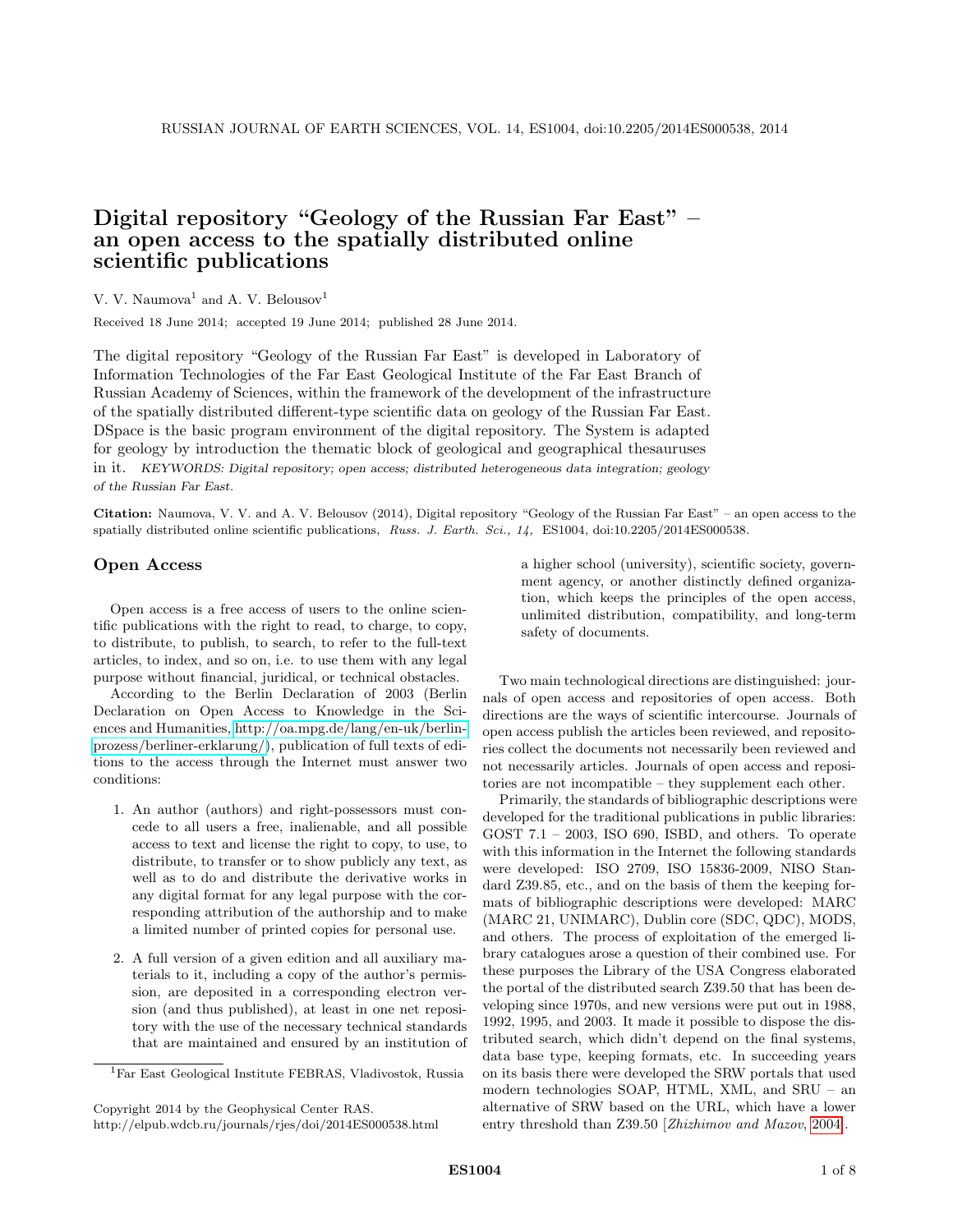Along with the advancement of the initiative of the Open Access they began to develop the digital repositories for keeping and distribution of the digital material of any type. To provide their interoperability the portal of the OAI-PMH metadata collection was elaborated.

Many technological decisions are available for the integration of the library scientific data based on these portals:

- ∙ Distributed catalogues, locks Z39.50: Zoopark, YAZ, etc.;
- ∙ Digital repositories: Dspace, Eprints, Greenstone, etc.;
- ∙ Portals of metadata: OHS (open harvesting system), PANFMP, etc.

Among such systems available today in the world the following ones may be pointed out: Common to the points of access to the heterogeneous resources of the USGS (U.S. Geological Survey, [http://www.usgs.gov/pubprod/\)](http://www.usgs.gov/pubprod/): to maps, publications, satellite photos, aero photographs, and to the accompanying data.

NBII Metadata Clearing House (National Biological Information Infrastructure) is the initiative of the USGS (U.S. Geological Survey) on the creation of the distributed information system that contains the metadata describing biological data and information products and is based on the submultitude of the CSDGM-NBII Biological Profile.

In Europe, the European Library Project [\(http://www.theeuropeanlibrary.org/tel4\)](http://www.theeuropeanlibrary.org/tel4) is being realized that must integrate all national libraries of Europe and leading European research libraries. Within the framework of the Project there has been created the united portal of metadata, which harvests the metadata according to the OAI-PMH Protocol. The creators elaborated the algorithm that with some expenditures and under certain conditions makes it possible to harvest the metadata according to the Z39.50 Protocol. This library provides a quick and easy access to the collections of 48 National Libraries of Europe and leading European Scientific Libraries. Users of the Library can find and use more than 18,644,265 digital sources and 119,246,208 bibliographic references. To facilitate a further search the references to other web-sites of the European group have been constructed.

In Russia a number of the OAI-compatible scientific repositories is rather modest. These are either an addition of the OAI-module to the own system, as it is, for example, in the context of the Scientific-Educational Social Net "Socionet" [\(http://www.socionet.ru\)](http://www.socionet.ru) [Parinov et al., [2003\]](#page-7-1), or the use of the specialized program media. An example of this direction is the Electron Library of the Siberian Branch, RAS (SBRAS) [\(http://db3.nsc.ru:8080/jspui/\)](http://db3.nsc.ru:8080/jspui/) [Zhizhimov and Mazov, [2004;](#page-7-0) Zhizhimov et al., [2011\]](#page-7-2). The library is developed in DSpace. The main divisions of the Library are reports on scientific research work, virtual and real museums, dissertations, integration projects of the SBRAS, materials on the Program "Telecommunication and Multimedia Resources of the SBRAS", Library of the Siberian Branch of RAS, personalities, subject collections, technical and normative documentation, and workers' proceedings. The program environment is modernized by Z39.50 server addition. The

constructed System gives the chance to obtain data from repositories and from catalogs of scientific libraries of the Siberian Branch of RAS also.

# Development of Digital Repository "Geology of the Russian Far East"

The digital repository "Geology of the Russian Far East" is developed in laboratory of information technologies of the Far East Geological Institute of the Far East Branch of Russian Academy of Sciences (FEBRAS) within the framework of the development of the infrastructure of the spatially distributed heterogeneous scientific data on geology of the Russian Far East [Belousov, [2013;](#page-7-3) Naumova et al., [2011\]](#page-7-4) and this System is a separate block of the common infrastructure [\(http://www.fareastgeology.ru\)](http://www.fareastgeology.ru).

The chosen decision is based on the metadata portal. A metadata portal is a system providing a simple and intelligible access to the distributed information resources [Schindler and Diepenbroek, [2008\]](#page-7-5).

We chose the DSpace as a basic program, which possesses the functionality sufficient for our purposes: a handy catalogue system, the availability of the server for collection of the OAI-PMH metadata, full-text search based on the search instrument Apache Lucene or Apache Solr, the differentiation of rights and maintenance of the LDAP access protocol, and the possibility to manage and keep the digital material of any type. The open code and a great community of users and elaborators all over the world should be also noted.

### Portal Realization

The functional scheme of the Portal being developed is given in [Figure 1.](#page-2-0)

## Description of Data

The Portal integrates the scientific publications that refer only to the study of geology of the Russian Far East. We define the Far East as the territory including Amurskaya Oblast', the Jewish Autonomous Region, Kamchatsky Krai, Magadanskaya Oblast', Primorsky Krai, Sakha Republic (Yakutia), Sakhalinskaya Oblast', Khabarovsky Krai, and Chukotsky Autonomous Region. The area of the Far East of Russia is  $6,169,329$  km<sup>2</sup> that makes  $36.08\%$  of the country total area.

#### Harvesting of Data for the Portal

The publications we need are in the digital repositories of scientific institutes and universities; in electron libraries, in-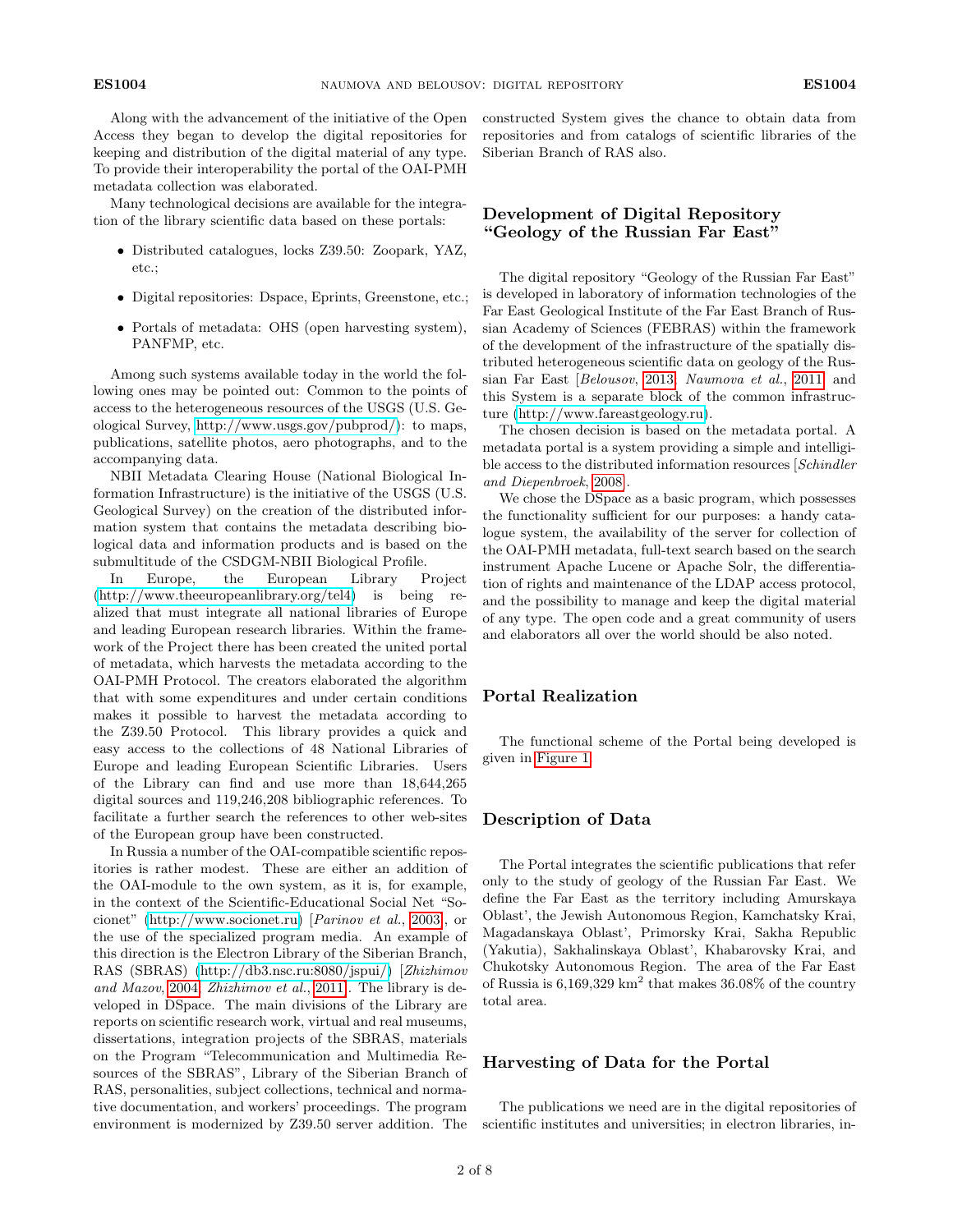<span id="page-2-0"></span>

Figure 1. Functional scheme of the Digital Repository "Geology of the Russian Far East".

cluding the Scientific Electron Library [\(http://elibrary.ru\)](http://elibrary.ru); in the full-text scientific data-bases; in the catalogues of scientific libraries, including the catalogue of the Central Scientific Library of the Far East Branch of RAS, and on other resources.

Publications are harvested with the use of two modes: manual recording of data and automatic integration of data with the use of the collection program modules on different protocols and with the use of the subject filter.

Scientific publications are classified into following divisions:

- ∙ Dissertations and authors' abstracts;
- ∙ Materials of conferences and report theses;
- ∙ Monographs and collections of articles;
- ∙ Scientific-popular editions and articles;
- ∙ Field excursions: guide-books and virtual excursions;
- ∙ Manuscripts;
- ∙ Articles;
- ∙ Educational supplies.

# Program Modules of Data Harvesting

Collections from archives and library catalogues may be accessible on the Portal trough three communication protocols: OAI-PMH (the Open Archives Initiative Protocol for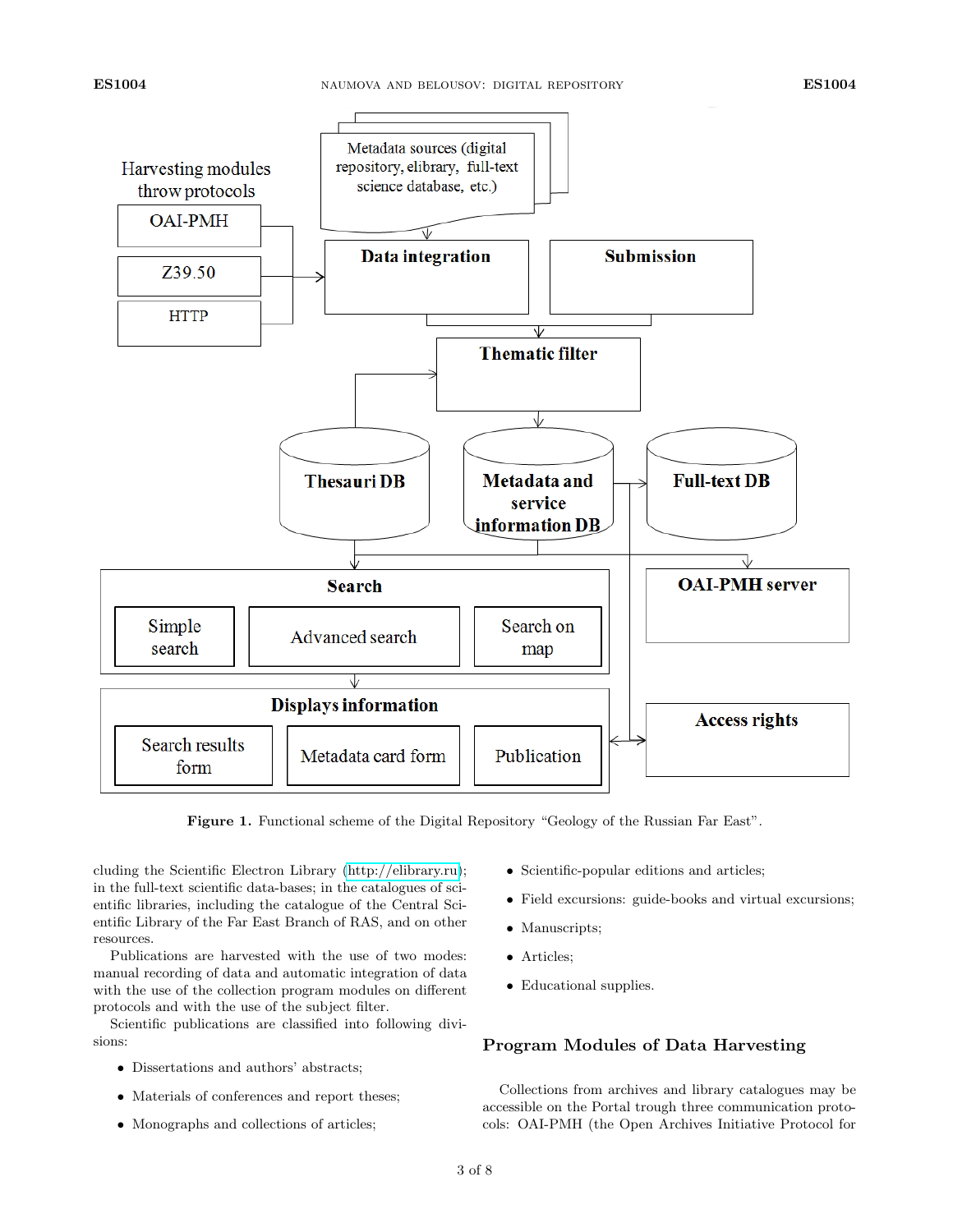Metadata Harvesting), Z39.50 or SRU (Search/Retrieve via URL).

Choice of a communication protocol influences greatly the functionality that can be allowed by the portal to a final user. Although all three protocols allow the standard for the communication between a portal and library systems, the communication paradigm, providing the foundation, is significantly different. Whereas the OAI-PMH allows a portal to harvest all metadata records from libraries into the Central Archives, the Z39.50 and SRU were developed for the remote access and assignment, so the metadata records remain at the data provider.

Harvesting of metadata on the Z39.50/SRU protocols involves significant difficulty, because initially they were not designed for the metadata harvest, so some functionality necessary to provide the efficiency and reliability of the harvesting process was not include in the protocol project.

The works of the authors of the Library of the University of Illinois and the European Library (Guidelines for preparing a Z39.50/SRU target to enable metadata harvesting/TELplus. The European Library: [http://cyberdoc.univ-lemans.fr/PUB/](http://cyberdoc.univ-lemans.fr/PUB/CfU/Journee_UNIMARC_Lyon/TELplus-D2.3_v1.0[1].pdf) CfU/Journee UNIMARC [Lyon/TELplus-D2.3](http://cyberdoc.univ-lemans.fr/PUB/CfU/Journee_UNIMARC_Lyon/TELplus-D2.3_v1.0[1].pdf) v1.0[1].pdf) on the possibility of the metadata harvest on the Z39.50 Protocol showed that the metadata harvest is allowed if the Z39.50 server satisfies some conditions.

In contrast to the OAI-PMH the Z39.50 servers are accessible for a significant number of the systems of the library management, and they are used widely. Many libraries of Russia use Irbis as a system of the library management. Web-catalogue of the Web Irbis system maintains the Z39.50 server that allows us to harvest the bibliographic metadata from the library catalogues. If the Z39.50 server is not adjusted, we use the function of the Web Irbis export.

Thus, the Portal harvests the bibliographic descriptions from other repositories (on the OAI-PMH Protocol) and from library catalogues (on the Z39.50 Protocol) [Kaczmarek and Naun, [2005\]](#page-7-6) or uses the function of export of the library management system. The Portal realizes the technological possibility of the metadata harvesting from the full-text scientific databases, such as the Scientific Electron Library and Science Direct.

# Data Filtration

Relevancy of the harvested data is provided by filtration on the basis of the morphological search (stemming) in the metadata records of the terms of the chosen thesaurus. The metadata received are added to the database in the Dublin Core format.

### Subject Thesauruses

The system is adapted to the geology of the Russian Far East by the entry of some subject thesauruses into it.

Thesauruses perform the following functions [Kubik, [2011\]](#page-7-7):

- ∙ give the meaning for transformation of the natural language of author, indexer, and user into the dictionary that is used for indexing and search;
- ∙ promote the uniformity of terms;
- ∙ point to the semantic relations of terms;
- ∙ give the successive and clear hierarchy in the navigation system to help the user in finding the needed object.

We have constructed the following thesauruses: "Geographic Unit of the Russian Far East", "Geologic Unit of the Russian Far East" [Dal'nauka, [2006a,](#page-7-8) [2006b\]](#page-7-9) and "Geologic Time Scale" (Geologic Time Scale. [http://geology.com/time.htm\)](http://geology.com/time.htm). The thesauruses represent the fixed lists of meanings of parameters. Below, some fragments of the Portal thesauruses are given in this paper.

A fragment of thesaurus "Geologic Unit of the Russian Far East":

- 1. Alazeiskaya island arc;
- 2. Alazeiskaya-Oloiskaya island arc;
- 3. Alchansky basin;
- 4. Amkhotenskaya bed;
- 5. Anavgaisky volcanic complex;
- 6. Anavetkinskoe deposit;
- 7. Anadyrsky metallogenic belt;
- 8. Anivo-Gomonsky terrane;
- 9. Anmandykansky massif;
- 10. Anmandykansky ore node.
- 862. Yaurinskaya suite.

. . .

A fragment of thesaurus "Geographic Unit of the Russian Far East":

- 1. Avachinsky volcano;
- 2. Aion Island;
- 3. Algansky Ridge;
- 4. Aldansky Plateau;
- 5. Al'sky Ridge;
- 6. Amgun' River;
- 7. Amguema River;
- 8. Amur River;
- 9. Amur-Zeiskaya depression;
- 10. Anadyrskaya depression.

<sup>. . .</sup> 296. Sea of Japan.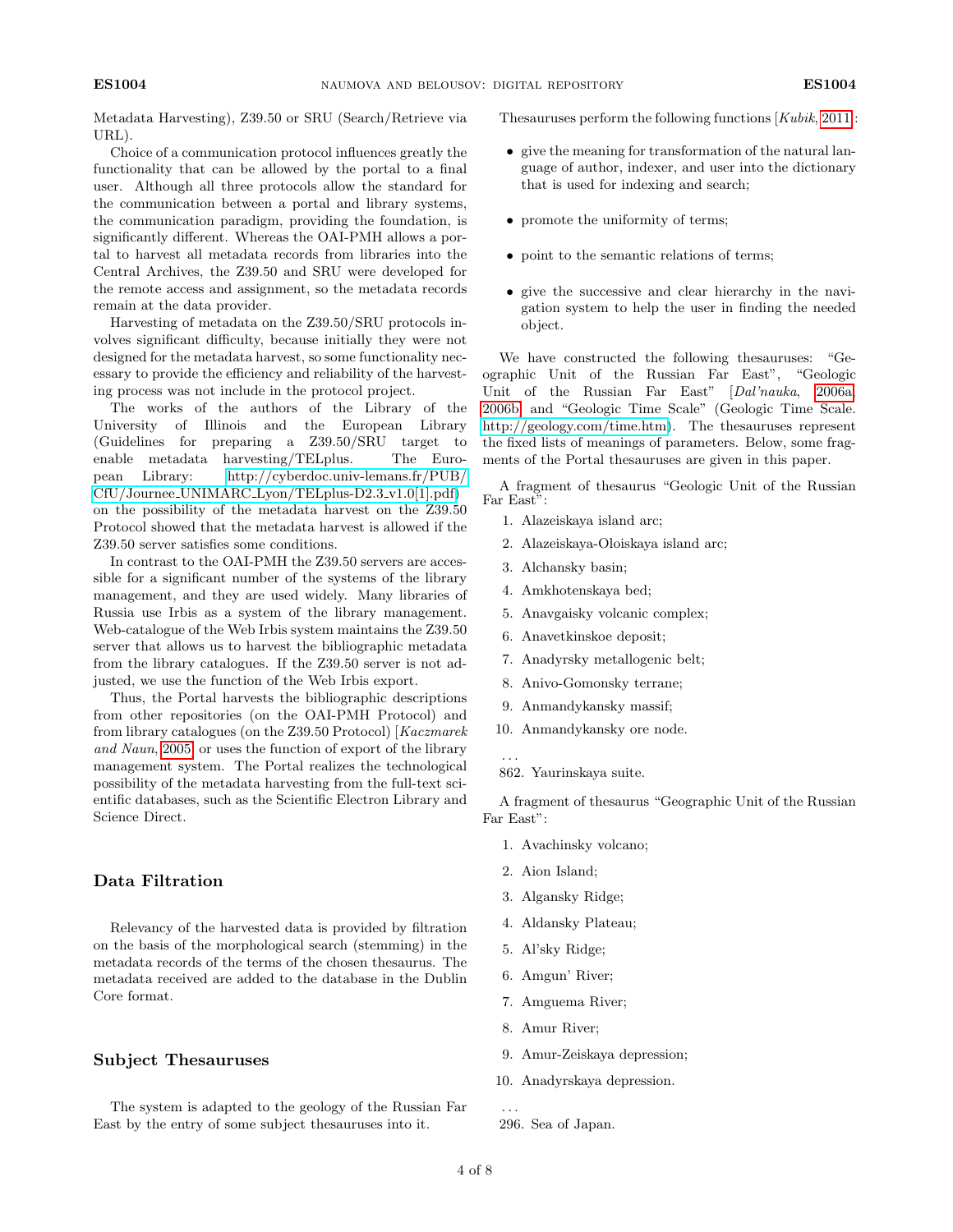A fragment of thesaurus "Geologic Time Scale":

- 1. Hadean;
- 2. Archean;
- 3. Proterozoic;
- 4. Cambrian;
- 5. Lower Ordovician;
- 6. Middle Ordovician;
- 7. Upper Ordovician;
- 8. Llandovery;
- 9. Wenlock;
- 10. Ludlow;

. . . 34. Holocene.

# Collections

At present, the Repository contains the following collections and communities:

- 1. Electron Library of the Far East Geological Institute, FEB of RAS:
	- author abstracts of dissertations;
	- articles and monographs of workers of the Institute; - manuscripts.
- 2. Electron libraries of universities of the world:
	- DLynx, the Rhodes College Archives Digital Collection;
	- The Texas A&M Digital Repository:
		- Geologic Atlas of the United States.

- MIT's institutional repository (Massachusetts Institute of Technology);

- Department of Earth, Atmosphere, and Planetary Sciences;
- Earth Resources Laboratory.
- 3. Electron libraries of universities of Russia:

- Archives of electron resources of the Siberian Federal University;

- Repository of Tver' State Technical University;
- Repository of Tver' State University;
- Udmurt scientific-educational electron Library;
- Electron Archives of Belgorod State University;

- Electron Archives of the National Research South-Ural State University;

- Electron Archives of the P. G. Demidov Yaroslavl' State University.

- 4. Electron catalogues of scientific libraries:
	- Electron catalogue of the Central Scientific Library of the Far East Branch of RAS.
- 5. Electron resources of RAS:
	- DSpace repository of the Institute of the Computer Technologies of SB, RAS;
	- Electron Archives of the M. V. Keldysh Institute of the Applied Mathematics of RAS;
	- Electron Archives of the Central Economy-Mathematical Institute of RAS.

## Communities

- 1. Geoarchaeology;
- 2. Gemology;
- 3. Geochemistry;
- 4. Geodynamics and tectonics;
- 5. Hydrogeology;
- 6. Geoecology;
- 7. Glaciology, engineering geology;
- 8. Informatics, geoinformatics;
- 9. Lithology and sedimentology;
- 10. Mathematical methods;
- 11. Metallogeny, ore deposits;
- 12. Mineralogy;
- 13. Marine geology;
- 14. General and regional geology;
- 15. Paleoecology and paleoclimatology;
- 16. Petrology and volcanology;
- 17. Stratigraphy and paleontology;
- 18. Physicochemical methods of investigations.

# Data Keeping

The System keeps the following objects: Metadata [\(Ta](#page-5-0)[ble 1\)](#page-5-0), Collections, Communities, Files, Sources, Users, and official information [\(Figure 2\)](#page-5-1). The PostgreSQL relation database is used for keeping. Metadata are kept in format Qualified Dublin Core.

A sample of metadata records is given in [Figure 3.](#page-6-0)

# Search of Metadata Records

The Repository uses the Jakarta Lucene search mechanism maintaining the following functions: full-text search, stop-words, word truncation, morphological search, search by phrases, and others. The widened search makes it possible to indicate what document fields participate in organization of search, which can be matched by logic operators: "AND", "OR", and "NOT" [\(Figure 4\)](#page-7-10). The search field can be restricted by a community or a collection.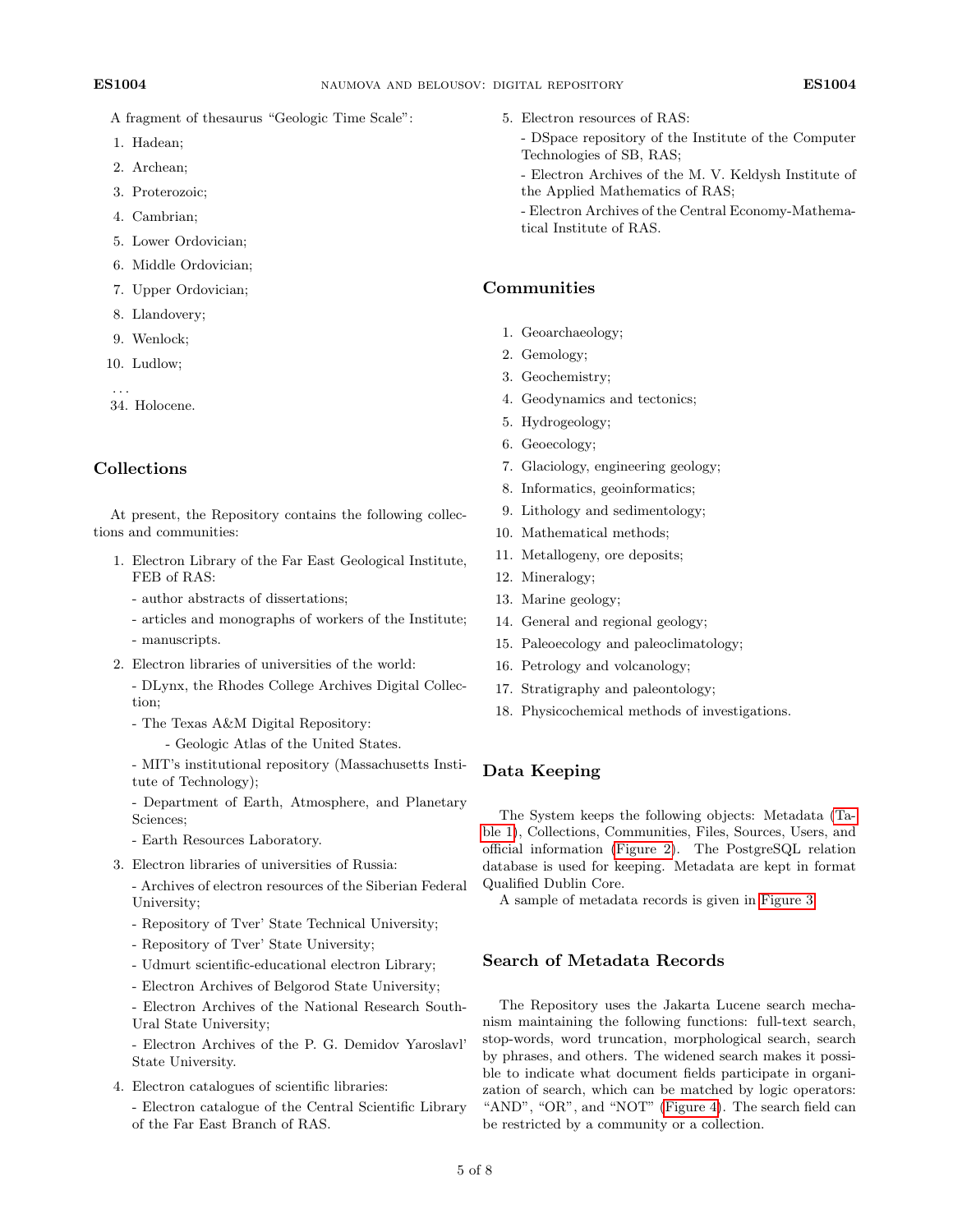| Parameter name                | Description types                                                         |
|-------------------------------|---------------------------------------------------------------------------|
| Edition type                  | Text                                                                      |
| Title                         | Text                                                                      |
| Authors                       | Text                                                                      |
| Edition date                  | Date                                                                      |
| Publisher                     | Text                                                                      |
| Journal                       | Text                                                                      |
| Volume, number, pages         | Text                                                                      |
| Number of series/report       | Text                                                                      |
| Identifiers (DOI, ISBN, etc.) | Text                                                                      |
| Language                      | Fixed meanings (Russian, English)                                         |
| Geology Part                  | Fixed meanings (See Communications)                                       |
| Key words or classifiers      | Text                                                                      |
| Annotation                    | Memo                                                                      |
| Geological objects            | Fixed meanings (see the saurus "Geologic Unit of the Russian Far East")   |
| Geographical objects          | Fixed meanings (see the saurus "Geographic Unit of the Russian Far East") |
| Stratigraphic age             | Fixed meanings (see the saurus "Geologic Time Scale")                     |
| URL                           | Text                                                                      |

<span id="page-5-0"></span>Table 1. Main parameters and description types of the parameters

# System Interaction With the User

The user registered on the Portal gets a chance:

- ∙ to subscribe to the collection and receive a message to the e-mail about new receipts;
- <span id="page-5-1"></span>∙ to pass to page "My Library" where the subscription is traced and other kinds of interaction with DSpace are

performed that require the authorization (for example, if a user passes documents to the collection);

∙ to edit a profile.

Repository "Geology of the Russian Far East" [\(http://repository.fareastgeology.ru\)](http://repository.fareastgeology.ru) is the united point of the open access to the spatially distributed scientific publications on geology of the Russian Far East.



Figure 2. Generalized scheme of DB Repository.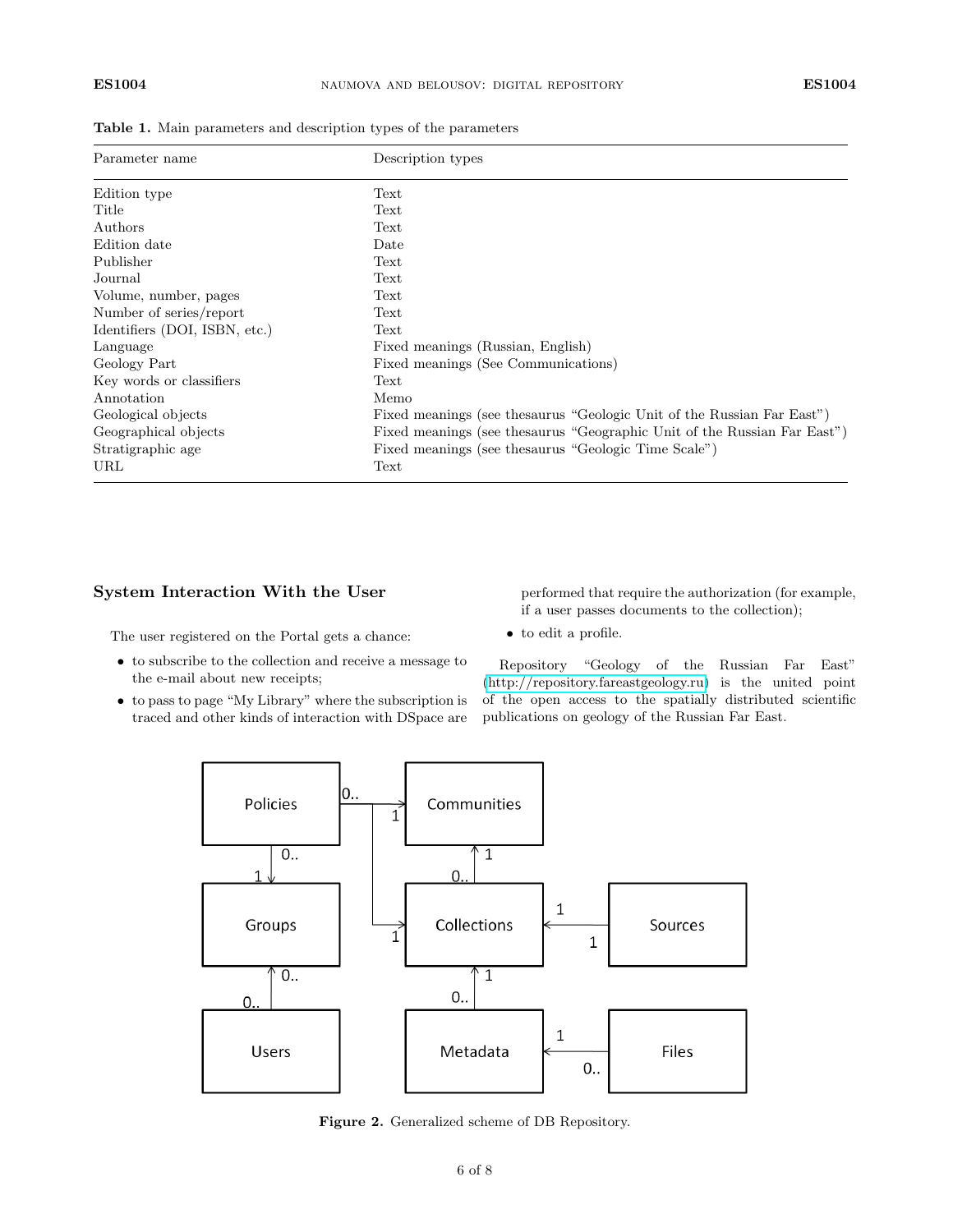<span id="page-6-0"></span>

| Contact Us                                  |                                                                                                                    | Send Feedback                                                                                                                                                                                                                                                                                |           | Help |  |  |  |
|---------------------------------------------|--------------------------------------------------------------------------------------------------------------------|----------------------------------------------------------------------------------------------------------------------------------------------------------------------------------------------------------------------------------------------------------------------------------------------|-----------|------|--|--|--|
| $\rightarrow$ View Item                     |                                                                                                                    | Home $\rightarrow$ Electron libraries of universities of the world $\rightarrow$ MIT's institutional repository (Massachusetts Institute of Technology) $\rightarrow$ Department of Earth, Atmospheric, and Planetary Sciences                                                               |           |      |  |  |  |
| Search                                      |                                                                                                                    |                                                                                                                                                                                                                                                                                              |           |      |  |  |  |
|                                             |                                                                                                                    | Hydrocarbon biomarkers for biotic and environmental evolution through the                                                                                                                                                                                                                    |           |      |  |  |  |
| Go                                          |                                                                                                                    | Neoproterozoic-Cambrian transition<br>Kelly, Amy E. (Amy Elizabeth), 1980-                                                                                                                                                                                                                   |           |      |  |  |  |
| Search<br>◯ This Collection                 |                                                                                                                    |                                                                                                                                                                                                                                                                                              |           |      |  |  |  |
| Advanced Search                             | Type:                                                                                                              |                                                                                                                                                                                                                                                                                              |           |      |  |  |  |
|                                             | Thesis                                                                                                             |                                                                                                                                                                                                                                                                                              |           |      |  |  |  |
| <b>Browse</b>                               | Publisher:                                                                                                         |                                                                                                                                                                                                                                                                                              |           |      |  |  |  |
| All                                         | Massachusetts Institute of Technology<br>Date: 2013-03-23                                                          |                                                                                                                                                                                                                                                                                              |           |      |  |  |  |
| Communities & Collections                   | Keywords:                                                                                                          |                                                                                                                                                                                                                                                                                              |           |      |  |  |  |
| By Issue Date<br>Authors                    | Earth, Atmospheric, and Planetary Sciences.                                                                        |                                                                                                                                                                                                                                                                                              |           |      |  |  |  |
| Titles<br>Subjects                          | URI: http://dspace.fegi.ru:8o/handle/1721                                                                          |                                                                                                                                                                                                                                                                                              |           |      |  |  |  |
| This Collection<br>By Issue Date<br>Authors | Description:                                                                                                       |                                                                                                                                                                                                                                                                                              |           |      |  |  |  |
| Titles                                      |                                                                                                                    | The sequence of events over the Neoproterozoic - Cambrian transition that led to the radiation of multicellular organisms has been an issue of                                                                                                                                               |           |      |  |  |  |
| Subjects                                    |                                                                                                                    | debate for over a century. It is a critical interval in the history of life on Earth because it marks the first appearance of all extant animal phyla                                                                                                                                        |           |      |  |  |  |
|                                             |                                                                                                                    | in the fossil record. We set out to improve understanding of environmental transitions during this key interval of Earth's history by studying<br>chemical fossils (biomarkers) in Neoproterozoic to Cambrian aged sedimentary rocks and oils from Australia, Eastern Siberia and Oman. This |           |      |  |  |  |
| My Account<br>Login                         |                                                                                                                    | thesis presents the distributions of steranes and other hydrocarbons through these various strata and the characterization of novel age and                                                                                                                                                  |           |      |  |  |  |
| Register                                    |                                                                                                                    | paleostratification biomarkers. Compound specific carbon isotopic data of n-alkanes and isoprenoids were also acquired and evaluated in the                                                                                                                                                  |           |      |  |  |  |
|                                             |                                                                                                                    | context of existing datasets with a focus on elucidating the processes responsible for anomalous trends. Consistent with current theory, our                                                                                                                                                 |           |      |  |  |  |
|                                             |                                                                                                                    | results indicate that there was a significant shift in the redox state the oceans and that this took place on a global scale. The biomarker and                                                                                                                                              |           |      |  |  |  |
|                                             |                                                                                                                    | isotopic proxies we have measured help us further constrain the timing of this redox shift, and suggest a concomitant switch in the composition<br>of marine photosynthetic communities, at termination of the Neoproterozoic Era.                                                           |           |      |  |  |  |
|                                             |                                                                                                                    |                                                                                                                                                                                                                                                                                              |           |      |  |  |  |
|                                             | by Amy Elizabeth Kelly.                                                                                            |                                                                                                                                                                                                                                                                                              |           |      |  |  |  |
|                                             | Thesis (Ph. D.)--Massachusetts Institute of Technology, Dept. of Earth, Atmospheric, and Planetary Sciences, 2009. |                                                                                                                                                                                                                                                                                              |           |      |  |  |  |
|                                             |                                                                                                                    | This electronic version was submitted by the student author. The certified thesis is available in the Institute Archives and Special Collections.                                                                                                                                            |           |      |  |  |  |
|                                             | Includes bibliographical references.                                                                               |                                                                                                                                                                                                                                                                                              |           |      |  |  |  |
|                                             | Files in this item                                                                                                 |                                                                                                                                                                                                                                                                                              |           |      |  |  |  |
|                                             |                                                                                                                    | Name: 502990922.pdf                                                                                                                                                                                                                                                                          | View/Open |      |  |  |  |
|                                             |                                                                                                                    | Size: 1.367Mb<br>Format: PDF                                                                                                                                                                                                                                                                 |           |      |  |  |  |
|                                             |                                                                                                                    |                                                                                                                                                                                                                                                                                              |           |      |  |  |  |
|                                             |                                                                                                                    |                                                                                                                                                                                                                                                                                              |           |      |  |  |  |
|                                             |                                                                                                                    | Name: 502990922-MIT.pdf                                                                                                                                                                                                                                                                      | View/Open |      |  |  |  |
|                                             |                                                                                                                    | Size: 8.396Kb<br>Format: PDF                                                                                                                                                                                                                                                                 |           |      |  |  |  |
|                                             |                                                                                                                    |                                                                                                                                                                                                                                                                                              |           |      |  |  |  |
|                                             |                                                                                                                    |                                                                                                                                                                                                                                                                                              |           |      |  |  |  |
|                                             |                                                                                                                    |                                                                                                                                                                                                                                                                                              |           |      |  |  |  |
|                                             |                                                                                                                    | This item appears in the following Collection(s)                                                                                                                                                                                                                                             |           |      |  |  |  |

Figure 3. A sample of metadata records of the Digital Repository "Geology of the Russian Far East".